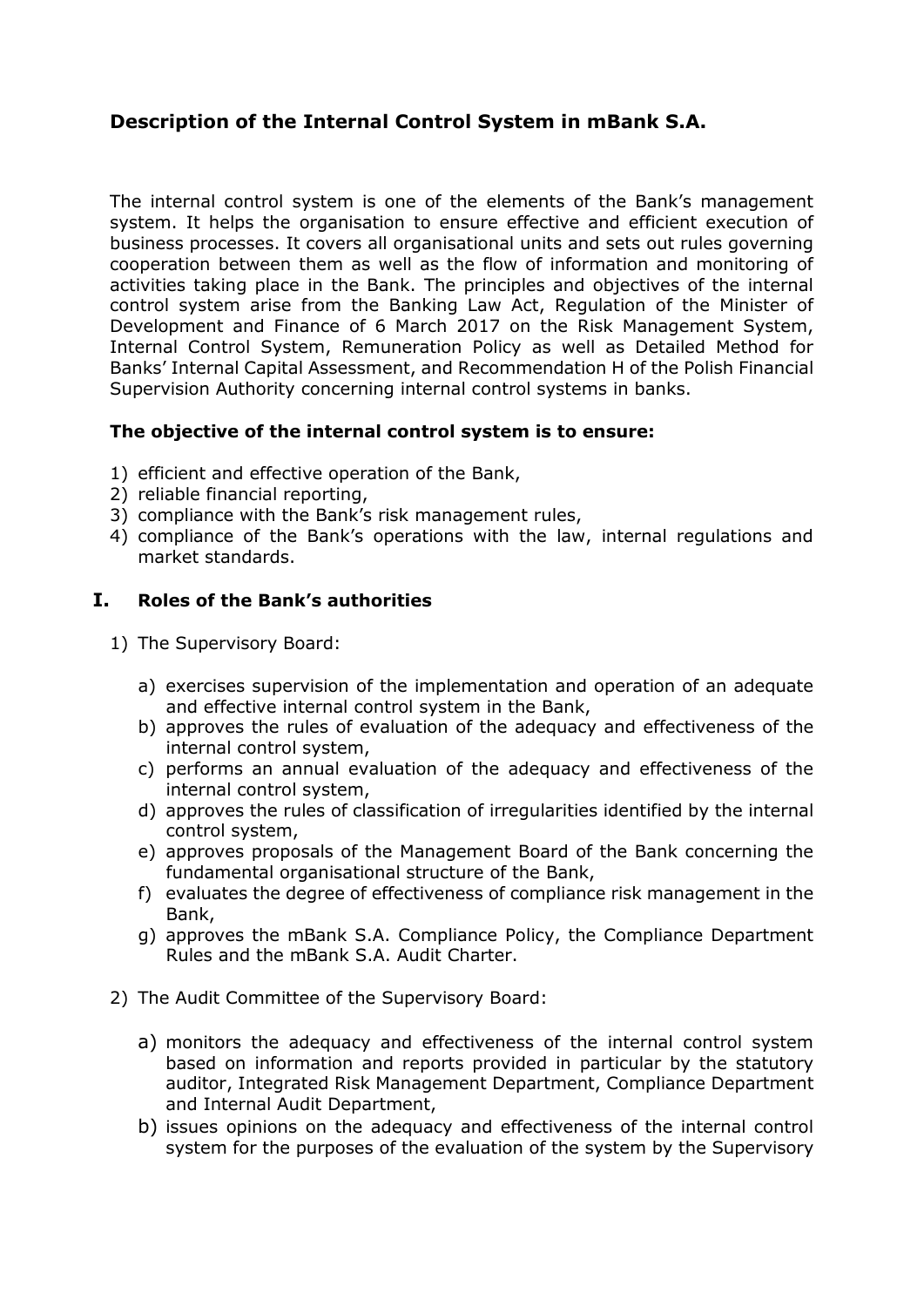Board.

- 3) The Management Board:
	- a) designs, implements and ensures in all organisational units of the Bank an adequate and effective internal control system within three lines of defence,
	- b) ensures the operation of a uniform internal control system in the Bank and the subsidiaries,
	- c) ensures continuity of the internal control system including adequate cooperation of all employees of the Bank within the control function and cooperation with the Compliance Department and Internal Audit Department, and ensures that employees of those units have access to necessary source documents, including documents containing information protected by law in connection with the performance of their professional duties,
	- d) defines the rules of evaluation of the adequacy and effectiveness of the internal control system,
	- e) defines the types of measures taken to eliminate irregularities identified by the internal control system, including corrective and disciplinary measures,
	- f) reports to the Supervisory Board, at least on an annual basis, on the performance of the tasks referred to in  $(a) - (e)$ ,
	- g) approves the criteria of identification of significant processes and the list of significant processes identified by the Bank and their links to the general objectives and the specific goals of the internal control system and ensures regular reviews of all processes running in the Bank to check their significance,
	- h) approves the rules of classification of irregularities identified by the internal control system,
	- i) defines the rules of designing, approving and implementing control mechanisms in all processes running in the Bank, including definitions of the roles of organisational units responsible for designing, approving and implementing control mechanisms and for ensuring the adequacy and effectiveness of control mechanisms in processes running in the Bank,
	- j) defines the rules of independent monitoring of the observance of control mechanisms, including ongoing verification and testing,
	- k) ensures the functioning of a control function matrix in the Bank and the assignment of tasks ensuring its functioning,
	- l) defines the rules of reporting on the effectiveness of the key control mechanisms and the results of their vertical testing,
	- m) takes responsibility for effective management of compliance risk,
	- n) approves and ensures compliance with the mBank S.A. Compliance Policy, the mBank S.A. Compliance Department Rules and the mBank S.A. Audit Charter,
	- o) ensures the independent position of the Compliance Department and the Internal Audit Department in the organisation of the Bank, defines formal authority and responsibilities of employees of the Compliance Department and the Internal Audit Department and the independence and appropriate status of the Director of the Compliance Department, the Director of the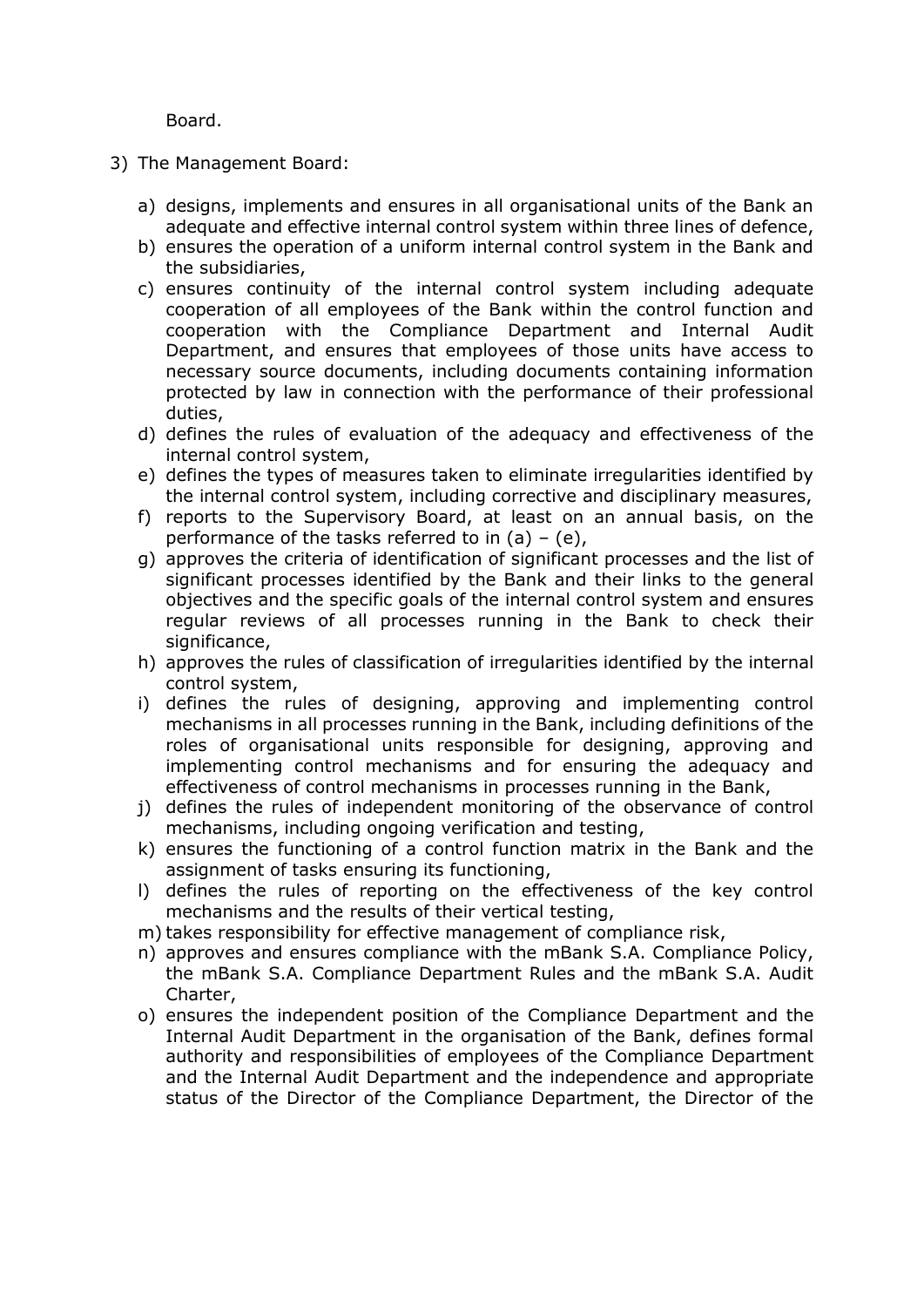Internal Audit Department and their employees.

### **II. Setup of the internal control system**

The Bank's internal control system is based on three independent lines of defence, where:

- 1) the first line of defence is comprised of risk management in the operations of the Bank performed by the Bank's business units and units supporting them directly,
- 2) the second line of defence is comprised of:
	- a) risk management by designated organisational units and/or designated employees of organisational units, which takes place independently of the risk management in the first line of defence,
	- b) operation of the compliance unit, i.e. the Compliance Department,
- 3) the third line of defence is comprised of the Internal Audit Department which is responsible for an independent evaluation of the adequacy and effectiveness of the risk management system and the internal control system in the first and second line of defence.

In all three lines of defence, the Bank's employees apply control mechanisms or monitor the observance of control mechanisms independently in pursuance of their professional duties.

### **III. Control function**

The control function is a part of the internal control system comprised of all control mechanisms in processes running in the Bank, independent monitoring of the observance of such control mechanisms and the relevant reporting. It is performed in particular by positions, groups of employees and organisational units responsible for tasks assigned to the function.

#### **IV. Position, scope of responsibilities and independence of the Compliance Department and the Internal Audit Department**

The Compliance Department and the Internal Audit Department report directly to the President of the Management Board in the organisational structure of the Bank.

a. Compliance Department

Compliance is one of the objectives of the internal control system; it is understood in the Bank as ensuring compliance with the law, internal regulations and market standards by means of the control function and management of compliance risk, respectively.

Compliance by means of the control function is ensured by each employee of the Bank in the three lines of defence in compliance with applicable laws, internal regulations and market standards by designing, applying and modifying control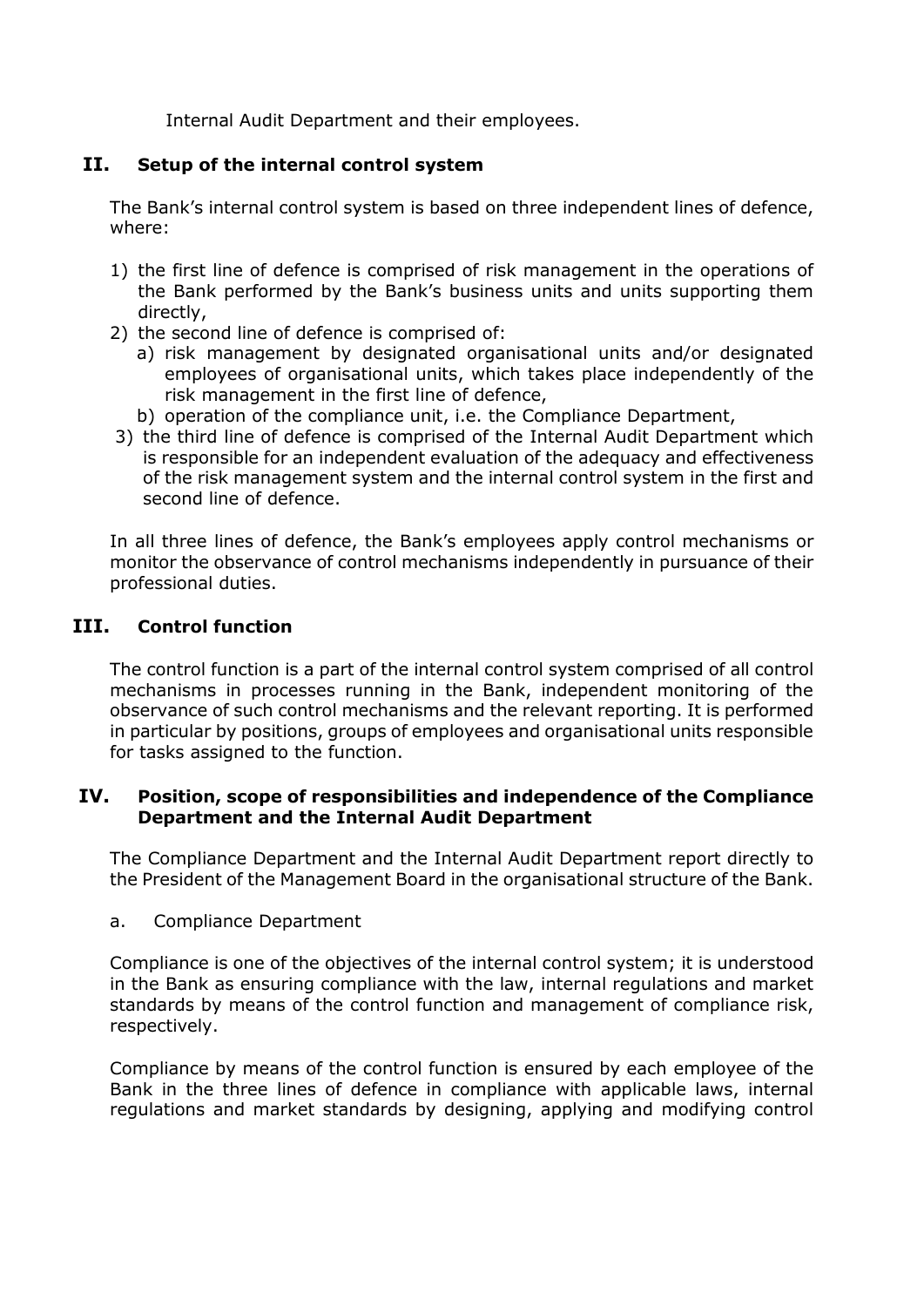mechanisms and independent monitoring of the observance of control mechanisms in line with the assigned responsibilities.

Tasks of the Compliance Department:

- 1) developing and implementing guidelines, rules and standards of operation in the compliance area in the Bank,
- 2) exercising supervision over the performance of tasks from the compliance area by the Bank's organisational units, including advisory and expert instruction, as well as controlling organisational units of the Bank in the scope of tasks they perform,
- 3) exercising supervision, including advisory and expert instruction, over implementing common standards of conduct of mBank Group in the compliance area by competent compliance forces in the subsidiaries of mBank Group,
- 4) identifying, assessing, controlling, monitoring, and reporting on the risk of noncompliance with the law, internal regulations, and standards of conduct adopted by the Bank,
- 5) cooperating with the supervisory authorities, government agencies, external auditors and other authorised institutions in the scope arising from the law and the mission of the Department,
- 6) coordinating and supervising investigations conducted by the organisational units of the Bank in the case of a suspected offence and informing law enforcement agencies about detected criminal activities to the detriment of the Bank,
- 7) providing and monitoring compliance training for the employees of mBank Group.

## **b/ Internal Audit Department**

Internal audit in the Bank is understood as independent, objective assurance and advisory actions taken in order to create value and improve the operations of the Bank.

Internal audit supports the Bank in the pursuit of its goals by means of a systematic and disciplined approach to the audit, assessment and improvement of the effectiveness of risk management, internal control and corporate governance processes.

Tasks of the Internal Audit Department:

- 1) assessing the adequacy and effectiveness of the risk management system,
- 2) assessing the adequacy and effectiveness of the internal control system,
- 3) performing scheduled and ad hoc audit tasks with respect to a particular audited area or particular audited areas,
- 4) making post-audit recommendations, monitoring and reporting on their implementation,
- 5) advising in the scope of the risk management system and the internal control system,
- 6) maintaining, on behalf of the Bank, contact with the Polish Financial Supervision Authority (KNF) in the scope arising from the Department's competence,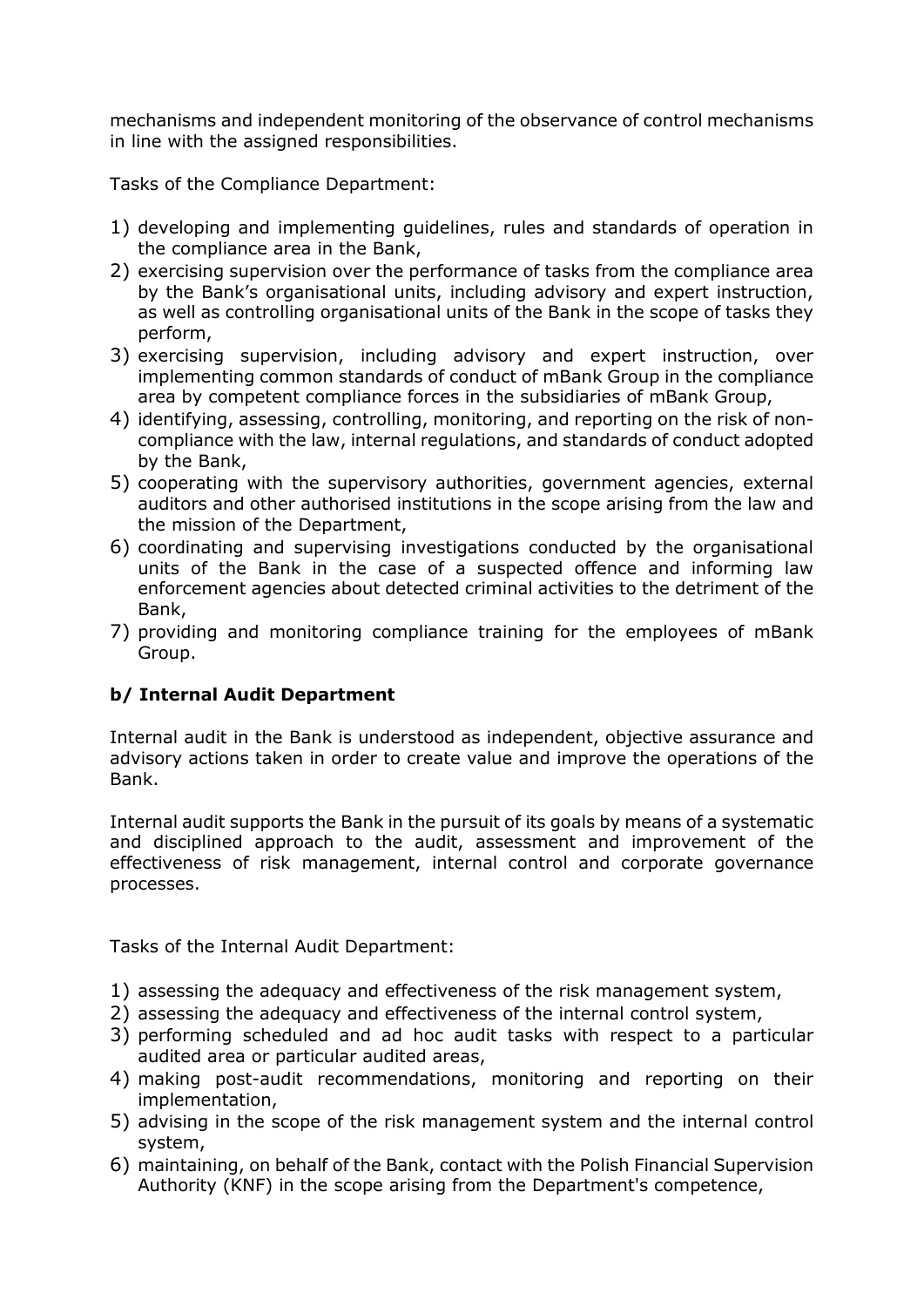- 7) cooperating with statutory auditors in the scope resulting from the Department's competence and coordinating activities connected with the implementation of recommendations issued upon the audit of the Bank's financial statements, and reporting in this respect,
- 8) cooperating with the internal audit units of the parent entity and subsidiaries in the scope arising from the Department's competence, the necessity to meet requirements defined in the regulations concerning consolidated supervision, and the need to carry out joint audits in order to provide expert support within the audits conducted,
- 9) coordinating works connected with inspections conducted by external control authorities.

#### **c/ Independence of the Compliance Department and the Internal Audit Department**

Independence of the Compliance Department and the Internal Audit Department is ensured by, among others:

- 1) reporting to the Bank's Management Board, Audit Committee and Supervisory Board,
- 2) possibility of direct communication between the Director of the Internal Audit Department and the Director of the Compliance Department and the Members of the Bank's Management Board, Audit Committee and Supervisory Board,
- 3) participation of the Directors of both departments in meetings of the Bank's Management Board and the Audit Committee, whenever such meetings concern issues related to the internal control system, including compliance, internal audit and/or risk management,
- 4) requirement that the appointment of the Director of the Internal Audit Department and the Compliance Department should be approved by the Supervisory Board and that their dismissal should be preceded by a hearing of those persons by the Supervisory Board,
- 5) separation of the Internal Audit Department and the Compliance Department from other organisational units, functions and positions in the Bank and a ban on performing obligations other than those resulting from their scope of responsibilities imposed on the employees of those departments,
- 6) approval by the Management Board and the Supervisory Board of the Bank of the Audit Charter specifying the operational rules of internal audit in mBank S.A. and the mBank S.A. Compliance Department Rules,
- 7) rules on hiring employees in both departments, which ensure independent and objective performance of tasks and an appropriate level of competence, experience and skills.

#### **V. Rules governing the annual evaluation of the adequacy and effectiveness of the internal control system**

The evaluation of the adequacy and effectiveness of the internal control system in the Bank includes an evaluation of the adequacy and effectiveness of the control function, the compliance function and the internal audit function. The evaluation is performed by the Supervisory Board following its approval by the Management